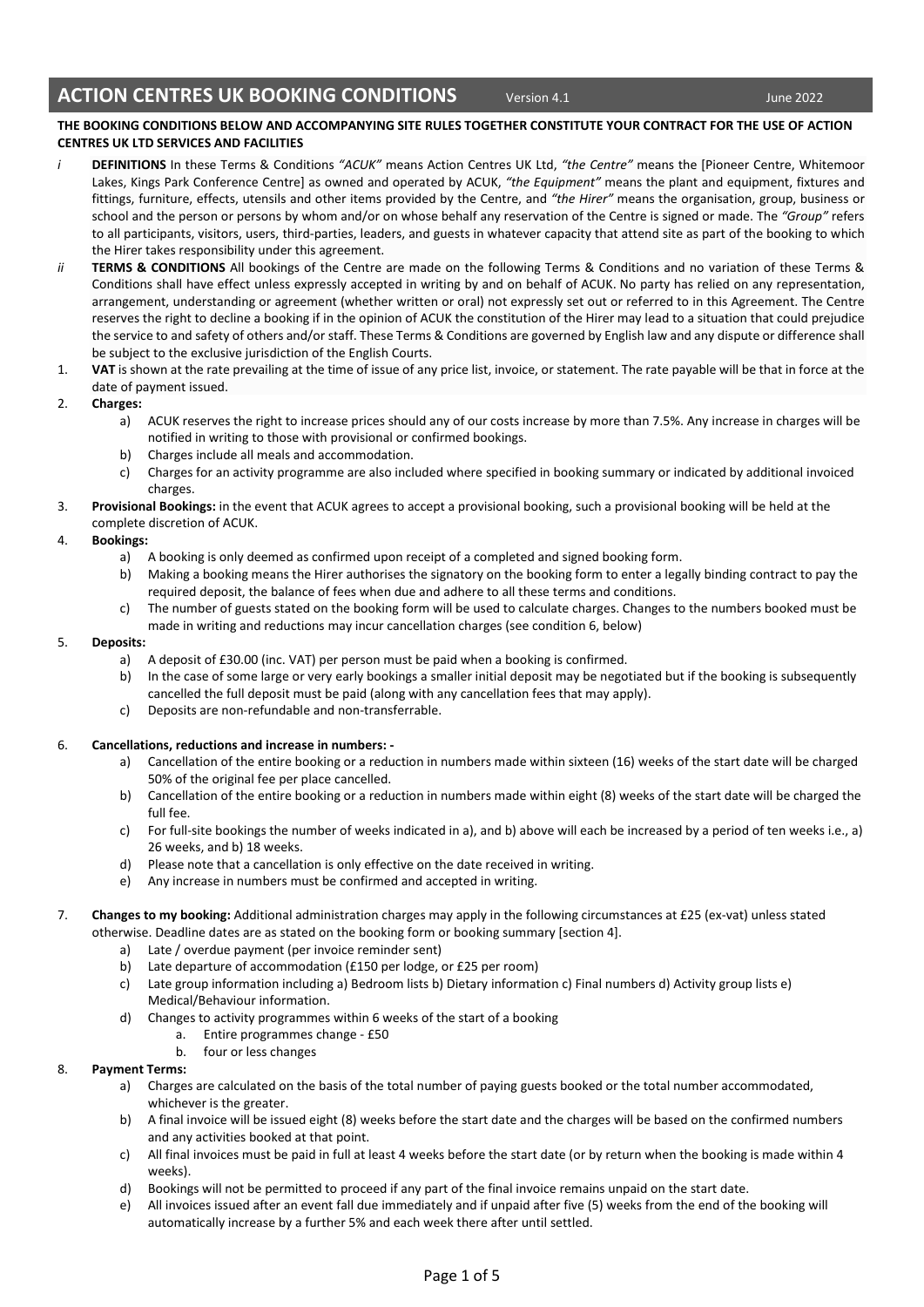f) No refunds will be made in respect of accommodation vacated before the departure date, meals not taken, or activities booked but not used.

# 9. **Liability:**

- a) NAYC/Action Centres UK have insurance cover for public and employer's liability. Groups requiring personal cancellation trip, travel and sickness cover are advised to consult their own insurers and purchase before booking.
- b) NAYC/Action Centres UK and its staff cannot accept liability for damage to, or loss of, personal property.
- c) The Hirer is responsible for the cost of repairs or replacement resulting from any damage to ACUK equipment or property caused by members of their group or affiliates.

# 10. **Group Responsibilities:**

- a) The Hirer is responsible for familiarising themselves with the published site rules of the centre where they book and ensuring that these are brought to the attention of their group.
- b) The Hirer is responsible for ensuring their group adhere to the site rules and generally maintain a high standard of conduct.
- c) ACUK reserves the right to terminate an event or ban individual guests who persistently ignore the site rules or behave in a manner likely to affect the safety, comfort or wellbeing of other guests or staff. In such circumstances no refunds will be made.
- d) At all times, the Hirer will be legally responsible in *loco parentis* for the safety, wellbeing and conduct of members under 18 years of age and should ensure correct consent and medical/dietary information
- e) During instructed activities ACUK staff will take temporary responsibility for the instruction and safety of the group to ensure the proper delivery of the session.
- f) The Hirer is responsible for ensuring up to date accurate activity participation consent, medical and behavioural information and dietary/allergy information required to ensure the safety of their attending participants. Failure to provide the information when requested may result in activities, food or services being declined or the termination of the booking.

# 11. **Supervision:**

ACUK expects schools and youth organisations to have a minimum of one (1) adult teacher or leader for each fourteen (14) children / youth and to comply with safeguarding policy and government guidance at all times.

ACUK expects groups with children to organise supervision at all times and provide a programme/ activities.

# 12. **Termination and Cancellation of bookings:**

- a) ACUK reserves the right to terminate any booking where the user fails to meet these published conditions
- b) ACUK reserves the right to cancel a booking for whatever reason. In such a situation all monies paid will be refunded.
- c) In the event the Hirer fails to take up a booking, in full or in part, because of adverse weather, illness or other circumstances beyond the control of the centre no refunds can be made. The Hirers disinclination to travel will result in the forfeiture of all monies paid. The booking cannot be postponed or transferred.
- d) The Hirer should consult any travel or curtailment insurance to claim any loss as a result of the Hirer being unable to take up any booking or part thereof.
- e) Cancellation charges are as outlined in section 6.
- 13. **Sales transactions** may not take place on ACUK premises or sites without written permission from the management.
- 14. **Photographs** During your visit official photographs may be taken for inclusion in future Action Centres UK promotional material. We are happy to exclude any member of your group; please advise us in writing of their details.
- 15. **Copyright** laws must be observed, and all licenses and fees required must be paid and organised by the Hirer at their expense. Christian groups arranging acts of sung worship including projected or copied lyrics will need the appropriate Christian Copyright Licence. [www.ccli.co.uk](http://www.ccli.co.uk/)
- 16. **Sole Residential Occupancy Bookings** are available to groups of 220 or more paying guests at Whitemoor Lakes and Pioneer Centre and to groups of 120 (100 midweek) or more adult paying guests at King's Park Conference Centre. This ensures exclusive use of the sleeping accommodation, venue halls, dining room & sports hall that will be allocated according to the numbers attending.

## 17. **Accommodation:**

- a) Accommodation is normally available for occupation from 16:00 on the day of arrival and must be vacated by 10am on the day of departure. (Charges may apply for late departures – see "changes to my booking")
- b) All rooms are intended for multiple occupancy. Single rooms, subject to availability, incur an additional charge. At Whitemoor Lakes and Pioneer Centre this is 50% of the cost per head. At King's Park Conference Centre, it is 20% of the cost per head but there is no additional charge midweek.
- c) Group leaders are responsible for allocating beds within the accommodation they have booked and providing details of this at least 2 weeks before arrival, required to comply with fire safety legislation. (Charges may apply for late information – see "Changes to my booking")

## 18. **Meeting Facilities:**

- a) Residential groups are provided a lodge lounge for meeting. Additional meeting and breakout rooms are subject to availability and may be chargeable.
- b) Wherever possible, meeting rooms will be available from the time of arrival, but cleaning and maintenance routines may sometimes delay this.
- c) Conference room equipment is available, mostly free of charge. The Hirer must take responsibility for the care and safe return of all equipment loaned to them and any loss or damage will be charged for.

## 19. **Arrival and Departure:**

- a) The expected arrival (commencement) and departure (conclusion) times for your booking will be stated on the Booking Form.
- b) The Hirer is responsible for planning arrival and departure arrangements to fit within these times.
- c) The Hirer wishing to arrange early access to facilities for setting up or extended departure times for packing down must obtain written permission from the Centre Management.
- d) Permission for early arrival or late departure is at the discretion of the Centre Management and a charge may be made for extended occupancy of venues or facilities.

## 20. **Instructed Activities and Activity Programmes:**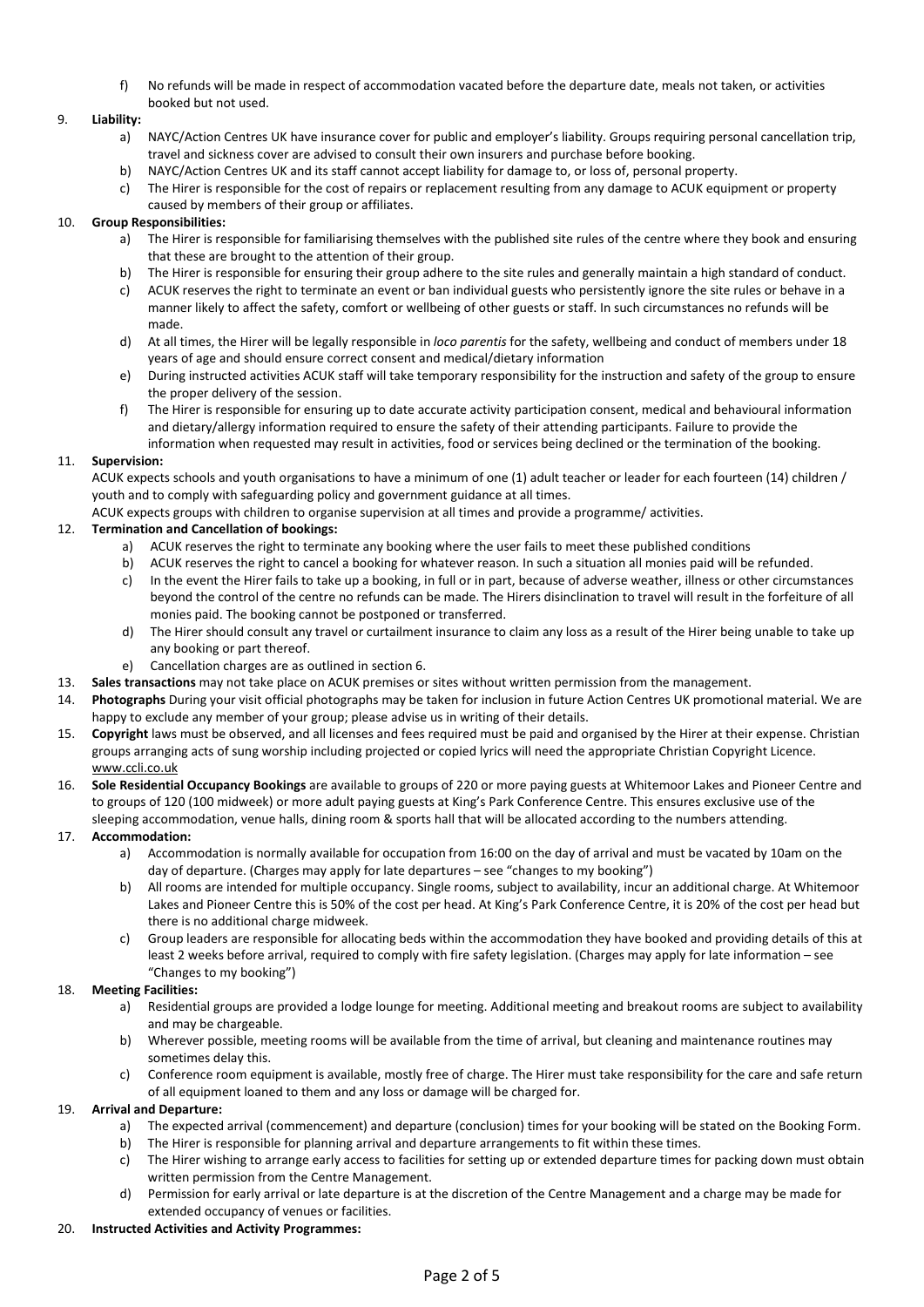- a) **PAYMENT** and **CANCELLATION** terms for booked activity sessions and activity programmes are as for residential bookings, particularly conditions 6 and 7 above.
- b) **CHANGES** to activity programmes are subject to the following conditions:
- c) i) Agreed changes must be confirmed in writing by the Hirer.
	- ii) Invoices will be issued 6 weeks before the start of the booking and no refunds can be made after that time unless the centre cancels an activity or activities.

iii) Changes to activity programmes within 6 weeks of the start of a booking will be at the discretion of the Centre Management and depend on staff and facility availability. Charges may apply.

iv) Bookings by UK schools and NCS groups do not fall under the Package Travel Regulations. External advice and guidance should be sought on planning an *educational* visit to ensure any implications are met to the satisfaction of the Hirer.

#### c) **Delivery of activities:**

i) The centre will endeavour to provide the activity programme as booked but reserve the right, for staffing or operational reasons, to alter the timing or content or activity of sessions.

ii) In the event of an activity session being cancelled altogether by the centre because of staffing or operational reasons the cost (if any) will be refunded in full. No price reduction or refund will be made to educational *activities included in the booking* where activities are either cancelled, unattended or unsuccessful in delivery.

iii) In the event of activities being cancelled by the centre because of adverse weather or other causes beyond the control of the centre alternatives may be offered but are subject to availability and other constraints.

iv) No refund can be made in the event of an activity session or sessions being cancelled because of adverse weather or other conditions beyond the control of the centre and alternatives declined by the Hirer.

v) To take part in activities participants cannot wear jewellery; they must wear suitable clothing - including shoulder length tops and knee length bottoms; Hair must be tied back; wearing enclosed suitable footwear. Participants must be able to follow all instructions. Failure to comply will result in the activity cancellation, and in this case no refund can be given.

#### d) **PARTICIPANTS** under 8 years of age:

Instructed activities are designed for persons aged 8 years and above. Younger children may be permitted to take part so long as they have a parent or legal guardian present or are accompanied by a teacher who oversees their participation. Participation will always depend on participant being able to safely wear the equipment required and, in the opinion of the instructor, understand the rules and procedures.

#### 21. **Flood plain area:**

Whitemoor Lakes is situated in a designated flood plain area. A comprehensive evacuation procedure is in place should the centre receive notice of flooding risk. As such, activity programs may change as a result.

## 22. **INDEMNITY:**

The Hirer shall indemnify and keep ACUK indemnified against all costs, claims, demands, expenses, and liabilities of whatsoever nature made by third parties arising directly or indirectly out of any act or omission of the Hirer in connection with the use of the Centre and/or the equipment by the Hirer or in connection with the performance of any services rendered with the exception of death or injury caused by the negligence of ACUK its employees or Agents which is not limited or affected in these conditions.

## 23. **LIABILITY:**

A) No representation or warranty is given by ACUK as to the suitability or fitness of the Centre or of the equipment for any particular purpose and the Hirer shall satisfy himself/herself in this respect and shall be totally responsible, therefore. ACUK shall not be liable for any consequential or indirect loss or damage suffered by the Hirer.

B) ACUKs liability in all cases, except in the case of death or injury caused by negligence of ACUK and its employees, shall be limited to a maximum of the amount paid by the Hirer.

#### 24. **ASSIGNMENT:**

The Hirer shall not assign or transfer or purport to assign or transfer any contract to which these conditions apply or the benefit thereof to any other person, firm, company, or organisation.

## 25. **WAIVER:**

A waiver by ACUK of any breach of these conditions or any grant of time or indulgence by ACUK to the Hirer shall in no way derogate from ACUK's rights hereunder.

## 26. **FORCE MAJEURE:**

26.1 ACUK shall be excused from performance of their respective obligations under this Agreement where circumstances amounting to "force majeure" occur for as long as such circumstances last and affect contractual performance.

26.2 For the purposes of this Agreement, "force majeure" shall mean unavoidable and extraordinary circumstances beyond the control of ACUK including, without limitation:

(a) acts of God, flood, drought, earthquake, lightening or other natural disaster.

(b) epidemic or pandemic.

(c) terrorist attack, civil war, civil commotion or riots, war, threat of or preparation for war, armed conflict, imposition of sanctions, embargo, or breaking off diplomatic relations, nuclear, chemical, or biological contamination or sonic boom.

(d) any law or any action taken by a government or public authority, including without limitation imposing an export or import restriction, quota, or prohibition.

(e) collapse of buildings, fire, explosion, or accident.

(f) any labour or trade dispute, strikes, industrial action or lockouts (other than in each case by the party seeking to rely on this clause, or companies in the same group as that party).

(g) Advice from the Foreign Office to avoid or leave a particular country may also constitute a Force Majeure Event.

(h) Failure of utilities outside of ACUK's control, including gas, water, sewage, telephones, or power supply

26.3 For the purposes of this Agreement, in the event of an activity or residential being cancelled due to force majeure, ACUK reserves the right to offer:

a) A transfer of all monies to another residential booked within the same calendar year

b) Failure to re-book as in (a) above, interim amounts to be refunded, 25% deposit non-refundable